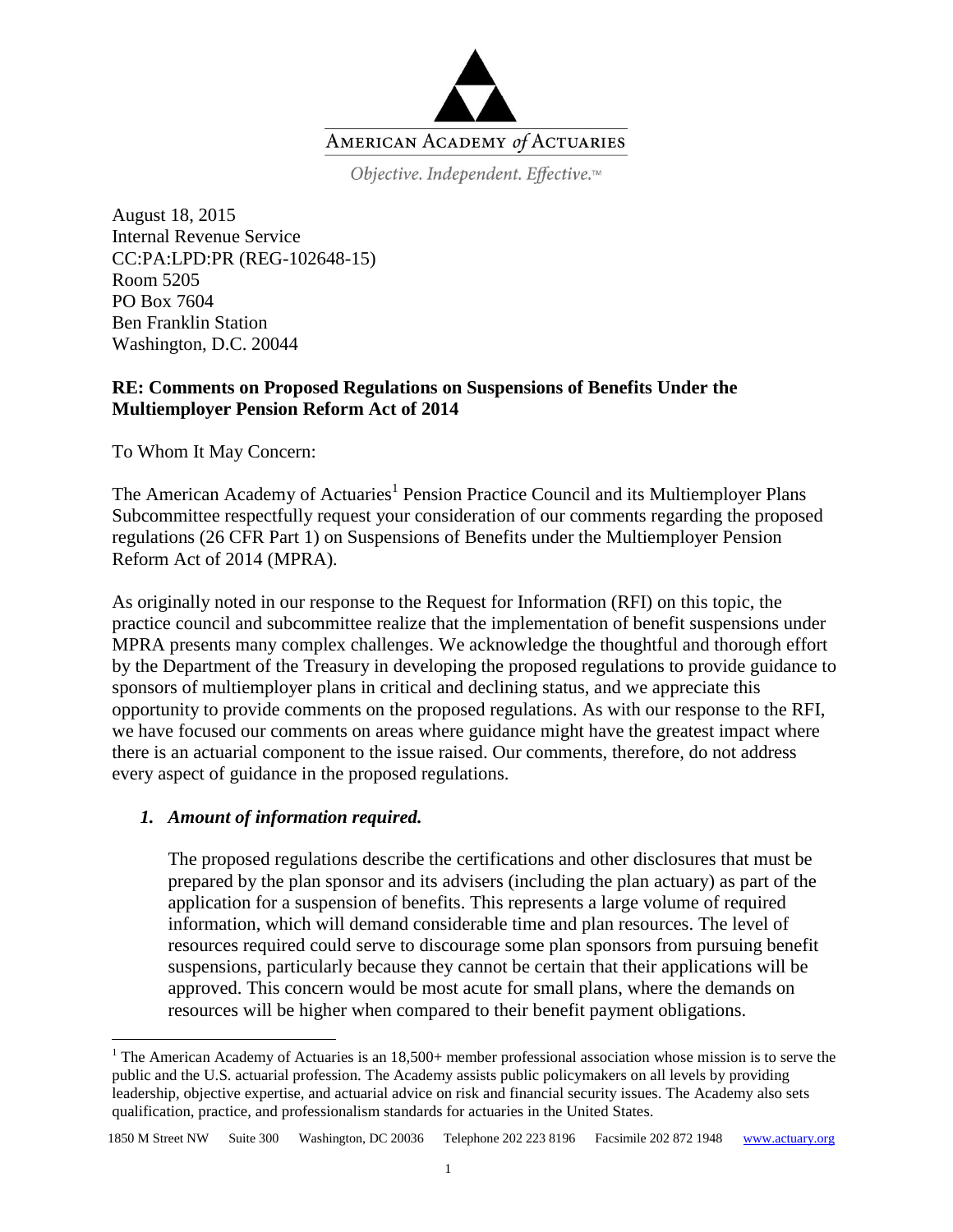We ask the Department of the Treasury to consider whether some items required in the proposed regulations might not be necessary for determining whether an application should be approved or denied. For example, we understand why a reviewer would be interested in the sensitivity of the projections to various adverse investment returns and employment levels, but it is not clear to us how this information would contribute to an approval decision. Such sensitivities will likely show projected insolvency, given the limitation that suspensions must not materially exceed the level necessary to avoid insolvency. The same concern applies to the projection of funded percentage, except in cases where this projection is necessary to demonstrate compliance with paragraph  $(d)(5)(ii)(A)(3)$  of the proposed regulations. This funded percentage projection will be more complicated and time-consuming to prepare than the investment and employment sensitivities, because—unless guidance indicates otherwise—it would appear to involve production of separate closed-group projections of the benefit payments for each year throughout the extended period, which differ from the open-group benefit payment projections required for the actuarial projections under paragraph  $(d)(5)(iv)(C)$ .

#### *2. Annual plan sponsor determinations.*

Paragraph  $(c)(4)(i)(B)$  of the proposed regulations requires the plan sponsor to certify that it has determined the plan is not projected to avoid insolvency "unless the suspension of benefits continues (or another suspension of benefits under section  $432(e)(9)$  is implemented) for the plan."

This paragraph does not require the plan sponsor to adjust the level of the suspension annually in response to favorable or unfavorable experience. Its effect is limited to a situation where the funding outlook has improved to such an extent that the plan would avoid insolvency even if the suspension were prospectively eliminated in its entirety. In that case, the plan sponsor would be required to eliminate the suspension prospectively.

If experience is sufficiently unfavorable that the plan is no longer projected to avoid insolvency under the suspension currently in effect, the proposed regulations do not require that the plan sponsor increase the level of suspensions so that the plan would be projected to avoid insolvency once again. This flexibility is provided by the parenthetical in the proposed regulations regarding "another suspension of benefits under section  $432(e)(9)$ ."

The proposed regulations, however, do not make it clear that the suspension shall remain in effect in the event that unfavorable experience creates a situation in which a suspension of benefits to the maximum extent allowed under section  $432(e)(9)$  would not be sufficient to enable the plan to avoid insolvency. The plan sponsor in that situation would not be able to demonstrate that the plan is projected to avoid insolvency if "another suspension of benefits under section  $432(e)(9)$ " were to be implemented.

As it would be illogical to require benefits to be *increased* (by eliminating the suspensions altogether) due to a deterioration of the projected solvency, we suggest the final regulations instead require the plan sponsor to determine annually that the plan would not be projected to avoid insolvency if the suspension of benefits were eliminated entirely and the original benefit levels were restored on a prospective basis.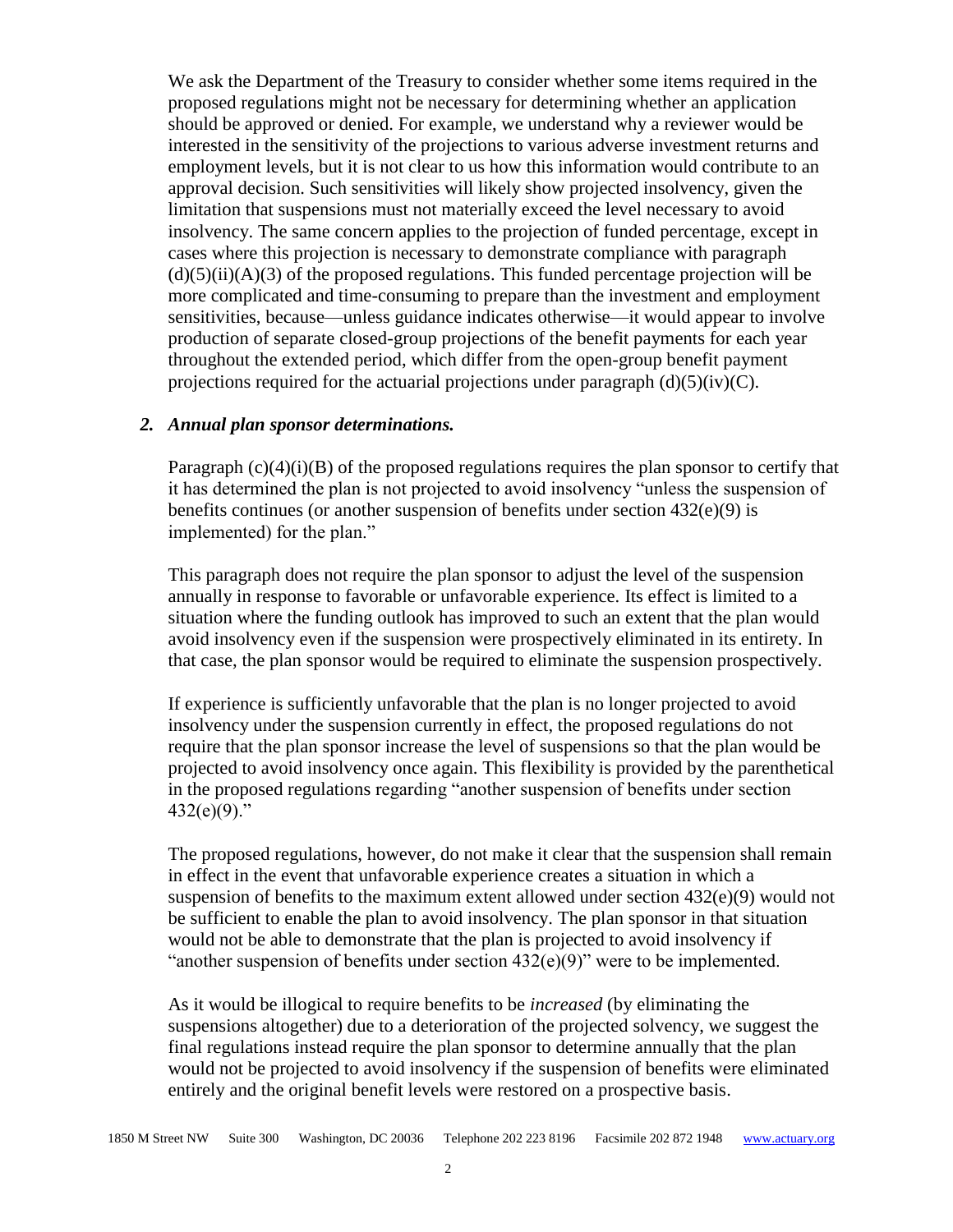### *3. Suspension not materially in excess of the level necessary to avoid insolvency.*

Paragraph (d)(5)(iii) provides that a suspension of benefits will satisfy the requirement under paragraph  $(d)(5)(i)(B)$  only if the plan sponsor can demonstrate that the plan would not be projected to avoid insolvency if the *dollar amount* of the proposed suspension for each participant and beneficiary were reduced by 5 percent.

We believe that, while most plan sponsors should be able to provide the demonstration required in paragraph  $(d)(5)(iii)$ , there may be unintended and unforeseen results stemming from the (in our view, too narrow) 5 percent threshold.

We offer the following suggestions to address this issue:

- We suggest the regulations treat the 5 percent rule as a safe harbor test. In other words, the regulations should provide that the suspension of benefits will satisfy the requirement under paragraph  $(d)(5)(i)(B)$  *if* (rather than *only if*) the plan sponsor demonstrates that the plan would not be projected to avoid insolvency if the dollar amount of the proposed suspension for each participant and beneficiary were reduced by 5 percent. The regulations should also specify that subject to approval from the Department of Treasury, plan sponsors may provide an alternate demonstration that the requirement under paragraph  $(d)(5)(i)(B)$  is satisfied, based on the facts and circumstances of the plan.
- As suggested in our response to the RFI, stochastic projections may be appropriate for demonstrating the requirement under paragraph  $(d)(5)(i)(B)$  is satisfied. For example, the plan sponsor could demonstrate that taking into account the proposed suspension, the probability that the plan will avoid insolvency does not exceed a certain level (such as 55 or 60 percent). This approach could constitute an alternative demonstration of compliance that could be approved for use in appropriate circumstances.

As a result of the 5 percent test being applied to the amount of benefit that was suspended, a plan requiring a modest suspension will have a smaller margin to satisfy the requirement under paragraph  $(d)(5)(iii)$  than a plan requiring a more substantial suspension. For example, a plan requiring a suspension of 60% of benefits would have a margin of 3% of the original benefit amount  $(60\% \times 5\%)$  to satisfy the requirement under paragraph  $(d)(5)(i)(B)$ , and 7.5% of the post-suspension benefit. A plan requiring a suspension of 20%, however, would have a margin of only 1% of the original benefit amount (20%  $\times$  5%), and only 1.25% of the post-suspension benefit. This difference would result in plans that require a relatively small suspension having an extremely narrow corridor within which to design their suspension programs.

To address this issue, we suggest that for the purposes of this requirement the final regulations permit the hypothetical lower suspension amount to be based on a percentage of either (a) the amount of the original benefit, or (b) the amount of the post-suspension benefit, rather than the amount of the proposed suspension. If this approach is followed, there should also be an override to ensure that the margin is never less than 5 percent of the amount of the suspension. This structure will provide plan sponsors with appropriate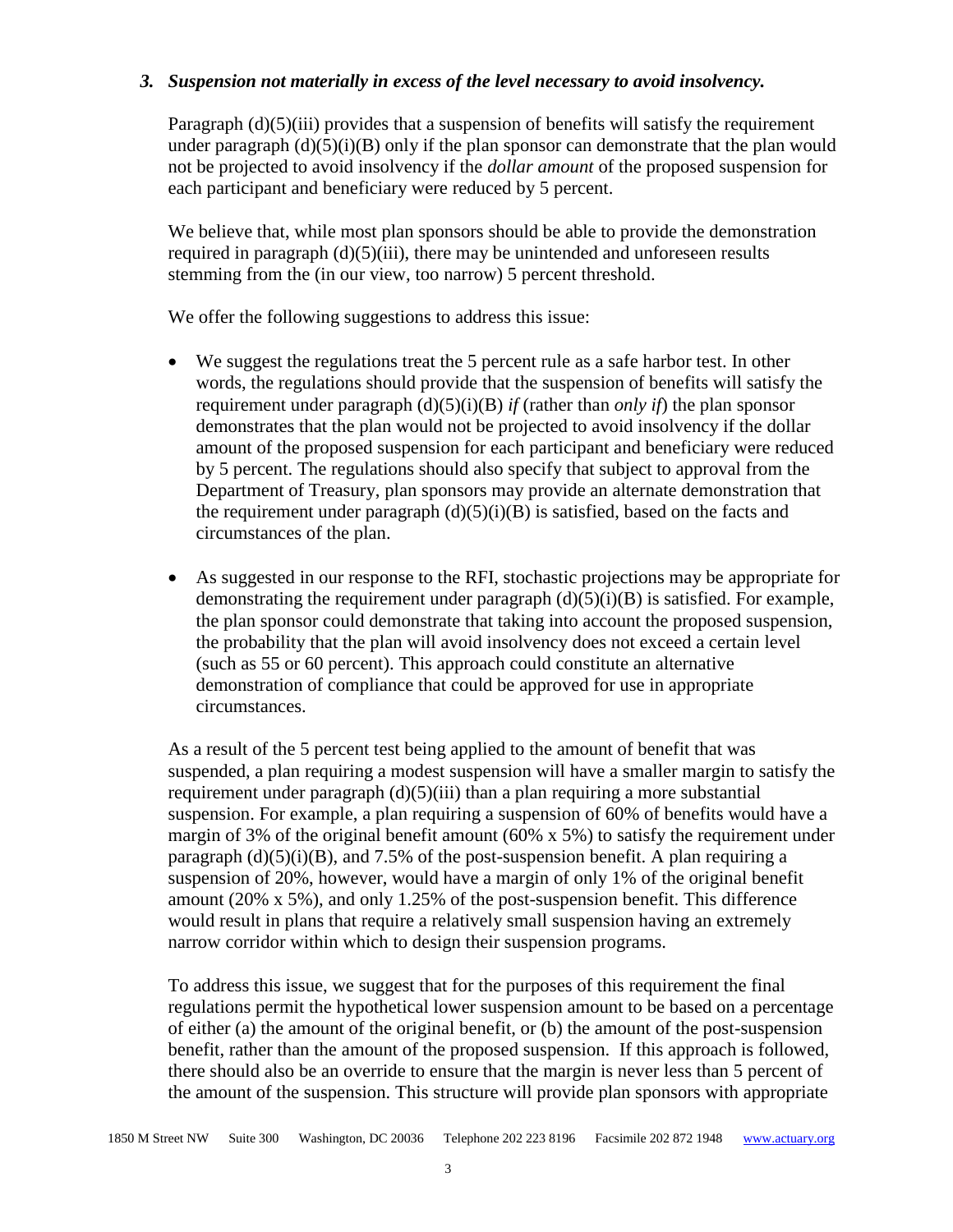design latitude (and allowance for a very small degree of adverse experience) and greater consistency across plans requiring different levels of suspensions.

## *4. Reasonable actuarial assumptions.*

Paragraph  $(d)(5)(iv)(B)$  puts forward the actuarial assumptions and methods used to generate the projections that are necessary to satisfy the benefit suspension requirements. This paragraph states that the assumptions about future employment and contribution levels "may be based on information provided by the plan sponsor," as is the case for actuarial certifications under the Pension Protection Act of 2006. This is an important consideration, as in most cases the actuary does not have sufficient expertise and knowledge to choose reasonable employment and contribution assumptions without relying on significant input from the plan sponsor.

A similar situation exists in the selection of capital market assumptions for stochastic projections, which would be required for the first time by either statute or regulation. For these projections, the actuary needs to select not only expected return assumptions that vary by asset class, but also variances for each class and covariances among the different classes. In the same way that actuaries need to rely on input from the plan sponsor regarding the projection of employment levels and contributions, they will also need to rely on input from investment consultants with expertise in modeling the behavior of the capital markets. We suggest that the final regulations include a statement that actuaries may base the capital market assumptions in the stochastic projections on information provided by a qualified investment consultant.

## *5. Initial value of plan assets.*

Paragraph  $(d)(5)(iv)(C)$  states that the cash flow projections must be based on the fair market value of assets as of the end of the most recent calendar quarter. The regulations do not explicitly state whether this paragraph refers to the most recent calendar year quarter preceding the date of application, or the most recent calendar year quarter preceding the date of certification that the plan is projected to avoid insolvency if the suspensions are adopted.

Applying for benefit suspensions is a lengthy and complicated process. Doing so involves developing a series of possible benefit suspension approaches, evaluating the impact that each of these approaches would have on plan solvency and participant equity, a board of trustees vote to adopt an approach, preparing an application for benefit suspensions, calculating all participant benefits before and after the suspension, and preparing individual notices to participants of that impact.

If the actuary is required to base the projections on the market value of assets as of the end of the calendar year quarter preceding the application date, then the majority of the work that is necessary to apply for benefit suspensions will need to be completed in approximately 90 days. This timeframe would create undue burden on plan sponsors that are engaged in a very difficult process.

We therefore suggest that the final regulations clarify that the actuary should base the projections to certify that the proposed suspensions are sufficient to avoid insolvency on